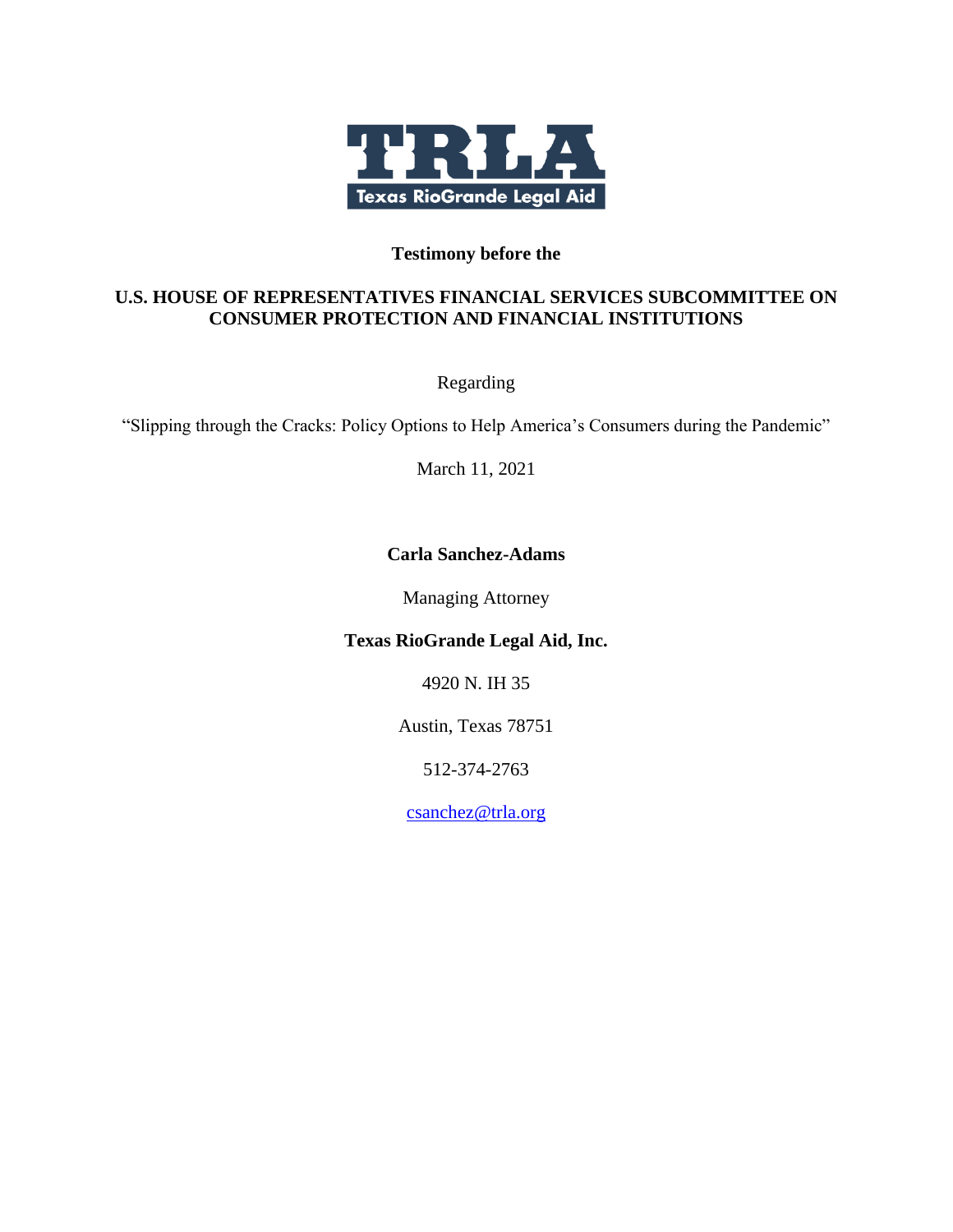#### Testimony of Carla Sanchez-Adams, Texas RioGrande Legal Aid, Inc. Before the U.S. House of Representatives Financial Services Subcommittee on Consumer Protection and Financial Institutions regarding "Slipping through the Cracks: Policy Options to Help America's Consumers during the Pandemic" March 11, 2021

#### **Introduction and Summary**

Chairman Perlmutter, Ranking Member Luetkemeyer, and Members of the Subcommittee, thank you for inviting me to testify today on behalf of Texas RioGrande Legal Aid, Inc. (TRLA) and low-income Texans.

As the leading provider of free legal aid in Texas and the second largest in the country, TRLA serves nearly 25,000 people yearly. TRLA's 20 branch offices provide legal services organized around broad groups: Labor and Employment, Economic and Social Justice, Community Preservation and Empowerment, Public Benefits, Housing, Family, Victim Rights, and Individual Rights. They encompass over 45 practice areas, including immigration, farm worker rights, disaster benefits, disability rights, domestic violence, mental health law, and veteran's benefits. TRLA serves the largest geographic area of any legal aid office in the U.S. It includes the Coastal Bend from Port Lavaca and the Victoria area south to Brownsville, extends along the length of the Rio Grande to El Paso and includes Southwest and South-Central Texas, covering some of the poorest counties in the nation. More than 2.7 million residents of Southwest Texas are considered eligible for TRLA services.

As others have noted, the COVID-19 pandemic triggered a health crisis and a simultaneous economic crisis. Prior to the pandemic, systemic inequalities and disenfranchisement already existed among various socioeconomic<sup>1</sup>, racial<sup>2</sup>, and gender<sup>3</sup> groups, and COVID-19 exacerbated

<sup>1</sup> Annie Waldman & Paul Kiel, ProPublica, *Racial Disparity in Debt Collection Lawsuits: A Study of Three Metro Areas* (Oct. 8, 2015); Peter A. Holland, *Junk Justice: A Statistical Analysis of 4,400 Lawsuits Filed by Debt Buyers*, 26 Loyola Cons. Law Rev. 179, 218 (Mar. 2014) ("Debt buyers sued disproportionately in jurisdictions with larger concentrations of poor people and racial minorities. For example, Prince George's County has only 15% of [Maryland's] population, yet 23% of all debt buyer complaints were filed against Prince George's County residents."); Richard M. Hynes, "*Broke but Not Bankrupt: Consumer Debt Collection in State Courts*," 60 Fla. L. Rev. 1, 3 (2008) (concluding that "civil litigation [in Virginia] is disproportionately concentrated in cities and counties with lower median income and homeownership rates; higher incidences of poverty and crime; and higher concentrations of relatively young and minority residents"). *See also* Mary Spector and Ann Baddour, "*Collection Texas-Style: An Analysis of Consumer Collection Practices in and out of the Courts*," 67 Hastings Law Journal 1427, 1458 (June 2016) (Texas study; finding "a somewhat higher likelihood of default judgments in precincts with a higher non-White population"). *See generally* National Consumer Law Center, Fair Debt Collection § 1.3.1.5 (9th ed. 2018), updated at www.nclc.org/library.

<sup>2</sup> Bhutta, Neil, Andrew C. Chang, Lisa J. Dettling, and Joanne W. Hsu (2020). "*Disparities in Wealth by Race and Ethnicity in the 2019 Survey of Consumer Finances,*" FEDS Notes. Washington: Board of Governors of the Federal Reserve System, September 28, 2020, (documenting that, in 2019, white families, on average, had eight times more wealth than Black families, and five times more wealth than Hispanic families).

<sup>3</sup> According to U.S. Census Bureau data, of the 38.1 million people living in poverty in 2018, 56 percent—or 21.4 million—were women. Robin Bleiweis, Diana Boesh, and Alexandra Cawthore Gaines, "*The Basic Facts About Women in Poverty*," (August 3, 2020), available at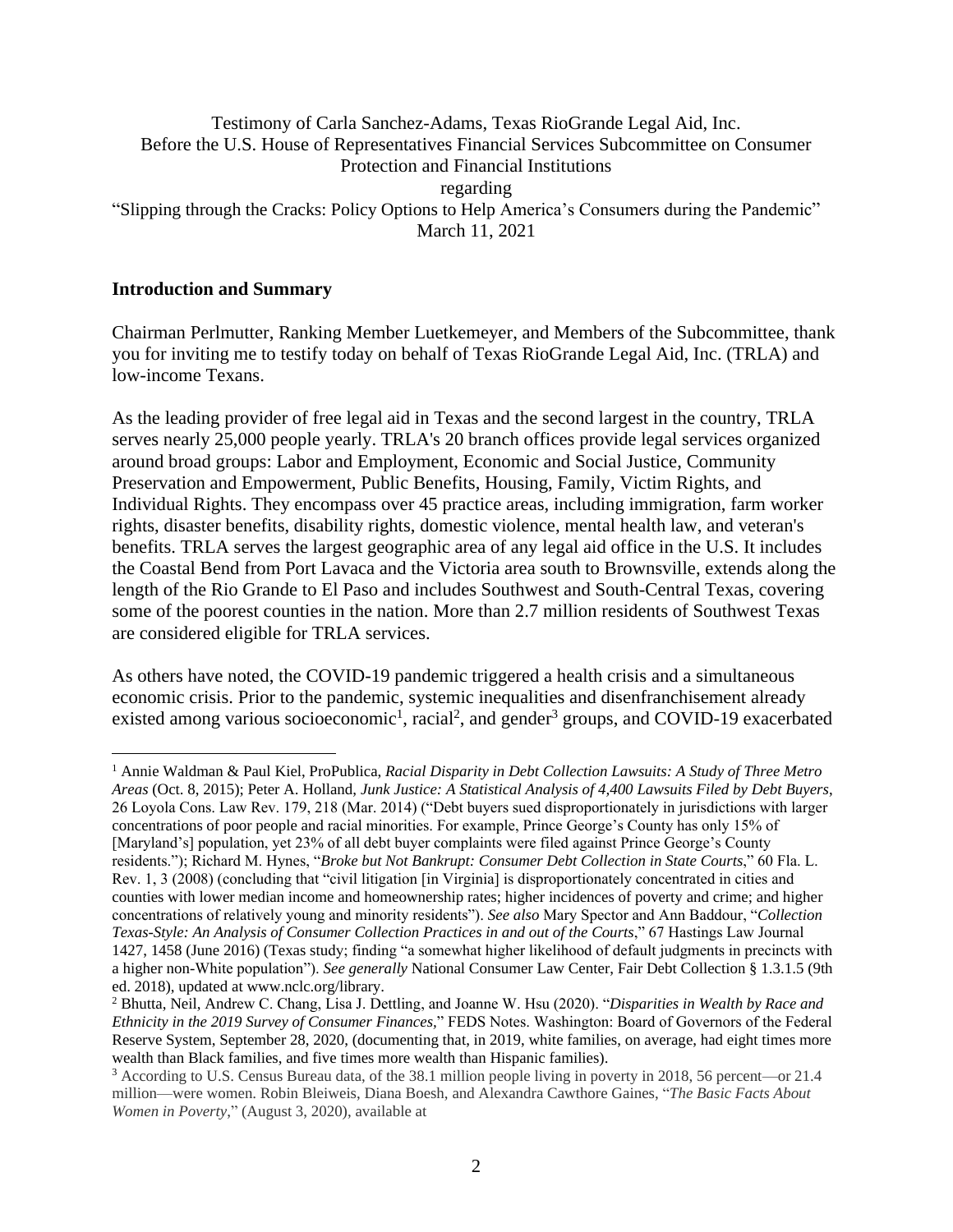these pre-existing inequalities. In Texas, as in most of the country, a vast majority of individuals live from paycheck to paycheck, without the many safety nets of their wealthier counterparts. Without additional assistance and protection, the continued ripple effects of the pandemic will lead to further financial insecurity.

# **I. The Rise of Debt Collection Activity During the COVID-19 Pandemic**

#### **A. Debt collection lawsuits and post-judgment collection**

Amid job cuts and reduced income due to the COVID-19 pandemic, debt collectors have profited. <sup>4</sup> During 2020, the total number of default judgments in debt collection lawsuits increased in Texas, despite a moratorium on issuing default judgments between April 9 and May 18 and a 21% decrease in new cases filed.<sup>5</sup> Post-judgment collection activity intensified as well. TRLA observed debt collectors more aggressively seek orders to garnish bank accounts or court appointments of receivers who can collect money from bank accounts. Collectors attempted, and in some cases successfully seized, economic impact payments and unemployment benefits deposited into bank accounts. These opportunistic collection acts diminish the important work of Congress in providing relief and take advantage of the desperate circumstances of many.

#### **1. Client story: Ms. N**

Ms.  $N<sup>6</sup>$  is a single mother struggling to support her five minor children, the oldest of which has special needs. After leaving an abusive relationship in the fall of 2018, Ms. N experienced further victimization. A "friend" attempted to traffic Ms. N's oldest son and simultaneously allowed her debit card to be used to make unauthorized deposits and withdrawals leading to an overdraft of over \$6,600. Because law enforcement found Ms. N's oldest son abandoned at a park, child protective services removed her children from her care and placed them in the custody of another family member. Ms. N faced depression, but with a lot of effort and determination, worked for all of 2019 to get her children back, go to school, get a job, and become economically and emotionally stable for her family.

[https://cdn.americanprogress.org/content/uploads/2020/08/07060425/Women-In-Poverty-](https://cdn.americanprogress.org/content/uploads/2020/08/07060425/Women-In-Poverty-UPDATE.pdf?_ga=2.8819511.363012631.1615331060-692144665.1615331060)

[UPDATE.pdf?\\_ga=2.8819511.363012631.1615331060-692144665.1615331060](https://cdn.americanprogress.org/content/uploads/2020/08/07060425/Women-In-Poverty-UPDATE.pdf?_ga=2.8819511.363012631.1615331060-692144665.1615331060) Women are particularly prone to economic hardship as a result of the prevalence of domestic violence. Women remain in or return to abusive relationships because they lack the financial resources to live independently from their abuser. Adrienne Adams, *The Frequency, Nature, and Effects of Coerced Debt Among a National Sample of Women Seeking Help for Intimate Partner Violence*, Violence Against Women 22:1077801219841445 (2019); Ryan Matlow, et. al. *The Impact of Appraisals and Context on Readiness to Leave a Relationship Following Intimate Partner Abuse*, 21 Violence Against Women (2015). Abusers foster victims' economic dependence by interfering with employment, restricting access to or stealing money, hiding financial information, and generating debt in their partner's name, among other strategies. *See* Adrienne Adams et al., *Development of the Scale of Economic Abuse*, 14 Violence Against Women 563, 563-88 (2008); Angela Littwin, *Coerced Debt: The Role of Consumer Credit in Domestic Violence*, 100 Calif. Law Rev. 1 (2012). The consequences for victims include less money to meet basic needs, greater material hardship, and reduced financial self-sufficiency. Adrienne Adams, et al., *Evidence of the Construct Validity of the Scale of Economic Abuse*, 30(3) Violence Vict. (2015); Judy Postmus, et al. *Measuring Economic Abuse in the Lives of Survivors: Revising the Scale of Economic Abuse*, 22(6) Violence Against Wom. (2015).

<sup>4</sup> "*Debt Collectors Have Made a Fortune This Year. Now They're Coming for More*," ProPublica (Oct. 5, 2020). <sup>5</sup> Ann Baddour and Dr. Ellen Stone, Texas Appleseed analysis of Texas justice court data January 2, 2018 to December 31, 2020, [Forthcoming Publication].

<sup>&</sup>lt;sup>66</sup> Throughout this testimony, pseudonyms are used for clients to protect their privacy and protection.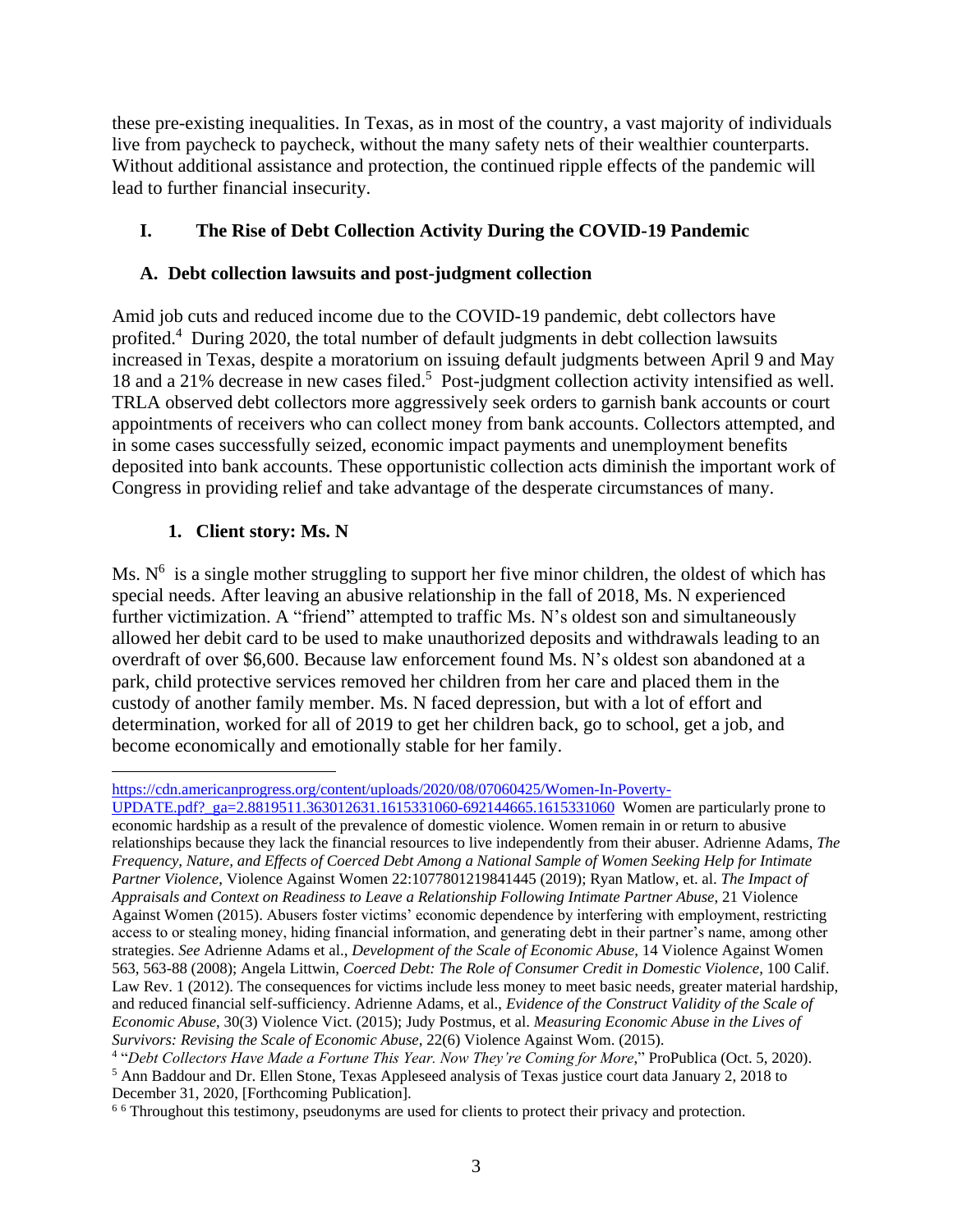When the pandemic hit Texas and the stay-at-home orders were announced in March 2020, Ms. N's life was thrust into chaos. Her five children could no longer be at school or daycare, and she had to work from home. Working from home was not tenable; her job required her to have a stable internet connection, but her employer received complaints from customers that she had poor internet connection. Ms. N was required to go into her office to work or she would lose her job. Without childcare, she could not leave her children unattended at home, so in April 2020, she lost her job. To make matters worse, Ms. N and her entire family contracted COVID-19 and were ill at home for the entire month of July.

On March 27, 2020, right after the stay-at-home orders went into effect, the bank that had not investigated the unauthorized use of Ms. N's debit card filed suit against her for over \$6,600. The bank filed its lawsuit at the beginning of the pandemic, without any consideration of the difficult circumstances endured by many. Though the bank waited two months to serve Ms. N after filing its lawsuit, it sought a default judgment in July 2020.

# **2. What about other consumers?**

Ms. N is fortunate in that she was able to get legal help to fight the default judgment, but most consumers being sued on a debt do not have attorneys to represent them.<sup>7</sup> In fact, default judgments make up 61% of all debt collection judgments in Texas.<sup>8</sup> Once a consumer has a judgment against them, they are susceptible to increased financial instability.

With a minimum of ten years to collect on a judgment, Texan consumers who strive to recover from catastrophic events such as the COVID-19 pandemic or Winter storm Uri, may suddenly (in some cases many years later) lose access to all funds in their bank accounts. Even when consumers have defenses to seizures of exempt funds in bank accounts, such as child support, FEMA assistance, or public benefits, the burden is on the impacted consumer to seek the help of a court to return the funds that should have been protected. Many people are not able to navigate the legal process, so they end up in a financial crisis with no access to money to pay rent or buy food.

#### **3. How do we help?**

Current legislative proposals can help provide relief to consumers during this unprecedented time. For example, Congresswoman Beatty's "Relief for Consumers During COVID-19 Act of 2021" prohibits, among other acts: filing of new debt collection lawsuits; the continuation of litigation on existing debt collection suits; obtaining judgments on existing debt collection suits; and levying funds from bank accounts or seizing any other assets to satisfy a debt during the pandemic and within the 120-day period following the end of the COVID-19 emergency. These

 $<sup>7</sup>$  In 92% of all debt collection lawsuits in Texas, the defendants did not have a lawyer. However, the plaintiffs had a</sup> lawyer in 81% of all cases. Ann Baddour and Dr. Ellen Stone, Texas Appleseed analysis of Texas justice court data January 2, 2018 to December 31, 2020, [Forthcoming Publication].

<sup>8</sup> Ann Baddour and Dr. Ellen Stone, Texas Appleseed analysis of Texas justice court data January 2, 2018 to December 31, 2020, [Forthcoming Publication]; data obtained from the Texas Office of Court Administration, Court Reporting Directory System, Ad Hoc Search for statewide debt claim data in justice court for January 1, 2018- December 31, 2020, downloaded February 14, 2021.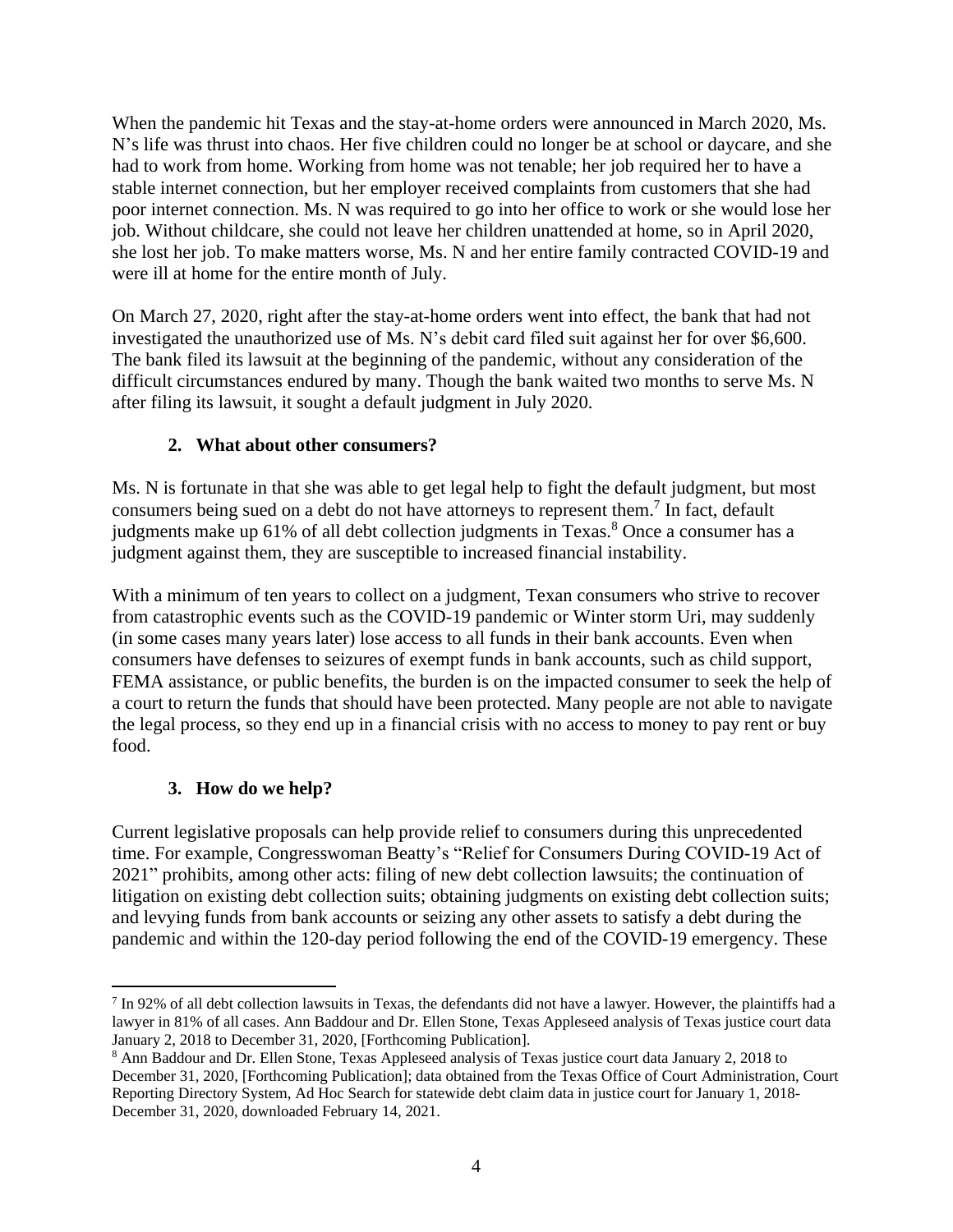measures will protect the economic impact payments Congress authorizes and it will bring penalties for engaging in these unlawful debt collection practices up to date.

# **B. Auto repossessions**

TRLA has observed an increase in auto repossessions. Without access to reliable public transportation, Texans need cars to move around, even during the COVID-19 pandemic. Our state has many rural areas where a car is necessary for obtaining basic items such as groceries. Additionally, many low-income Texans are considered essential workers who must work outside of their homes. When these cars are repossessed because lenders are unwilling to work with consumers who have been unable to make payments because of job loss or income reduction due to the pandemic, consumers suffer. To make matters worse, these consumers have difficulty getting new transportation because their credit has been damaged by the repossession and reporting of non-payment. Many TRLA clients find themselves in this situation and are then forced to purchase a vehicle that may not be reliable (because that is all they can afford) or agree to a high-cost loan with worse credit terms than their previous auto loan to purchase a vehicle.

# **1. Client Story: Ms. C**

Ms. C sought help from TRLA because her vehicle was repossessed. Her income was reduced due to a reduction in hours at her work because of Covid-19. Ms. C needed her vehicle and feared losing it. She had to choose between paying for her car insurance or making payments on her car loan. Ms. C thought that if she continued to make payments on her car loan, the lender would not take her vehicle away. However, she learned the hard way that not having insurance was a "breach of her contract" as she was told. The lender repossessed her vehicle and would not return it until she could provide proof of insurance. Ms. C could not afford insurance and therefore never had her car returned to her.

# **2. How do we help?**

Proposals such as Congresswoman Beatty's "Relief for Consumers During COVID-19 Act of 2021" which prohibit repossession during the pandemic will help consumers. However, Congress should also consider how non-payment of auto loans and other debt will impact a consumer's credit report and by extension their future financial security.

# **II. The Impact of Credit Reporting on Debt and Poverty**

Credit reporting is pervasive and permeates almost every aspect of a consumer's financial life. Consumer reports and/or credit scores are used by potential creditors, landlords, employers, telecommunication companies, utility companies, and even governments. Having bad credit (and in some cases, no credit) can mean a consumer obtains credit at a very high interest rate, resulting in thousands of dollars in higher-priced credit, or denial of credit and therefore the inability to get much needed consumer goods like automobiles. In other cases, bad credit or no credit can result in the denial of an apartment rental, the inability to buy a house, the denial of a job, or the denial of insurance coverage.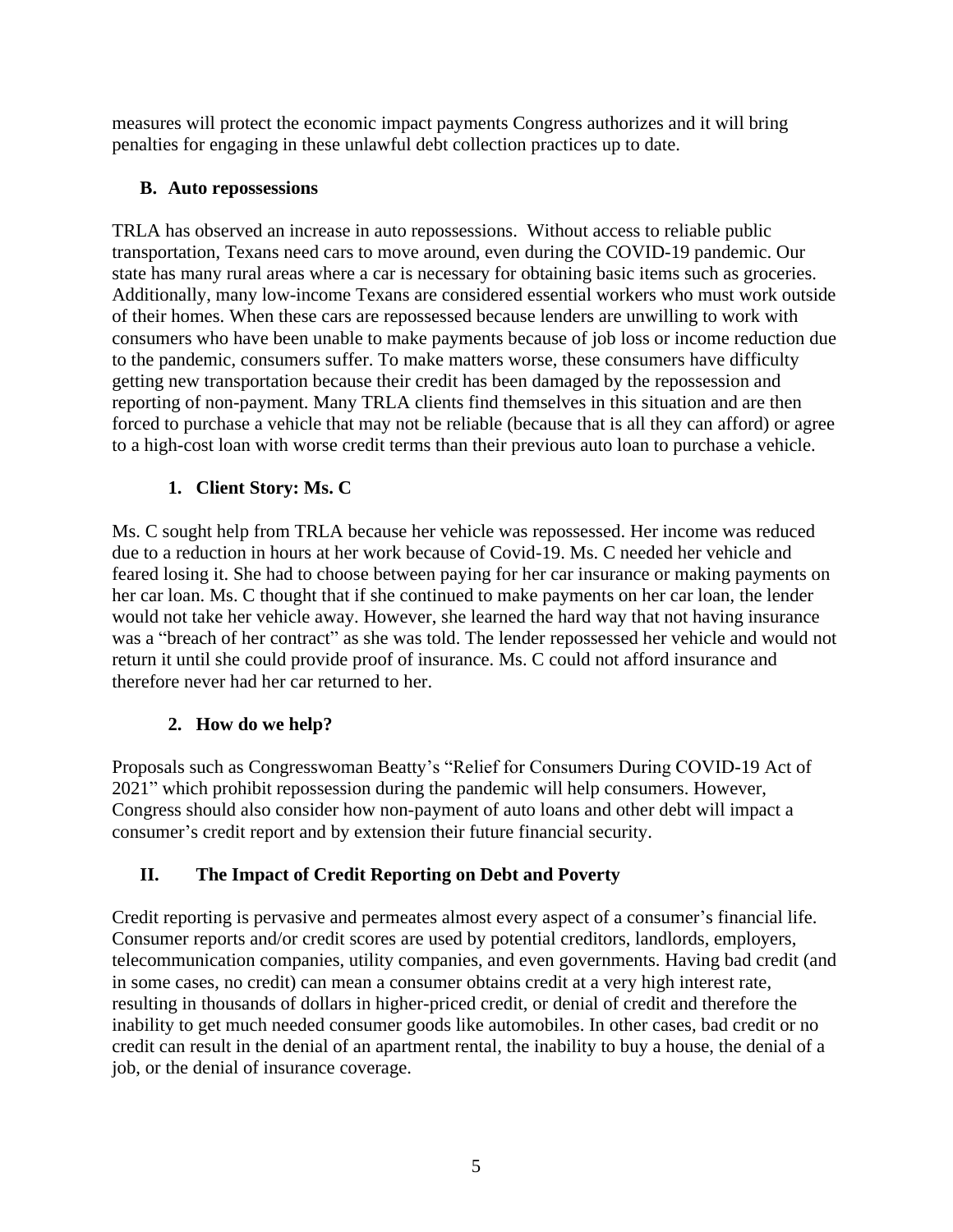Aside from the many problems plaguing the credit reporting industry due to inaccurate reporting<sup>9</sup>, the type of debt reported and how it is reported can unfairly prejudice a consumer. These different types of debts, analyzed in more detail below, have increased or are likely to increase as a result of the Covid-19 pandemic.

# **A. Coerced debt**

# **1. The Origin of Coerced Debt and Credit Damage as a Method of Economic Abuse**

Each year in the U.S., approximately 800,000 women are physically assaulted by an intimate partner.<sup>10</sup> Abusive partners utilize different methods to control their victims<sup>11</sup> including physical, emotional, psychological and economic abuse. Economic abuse involves behaviors that control a person's ability to acquire, use, or maintain economic resources, therefore destabilizing that person's financial security.<sup>12</sup> Economic abuse surfaces most in the context of intimate partner violence, though it can occur in other coercive and abusive familial relationships. Researchers estimate that between 94 and 99% of women seeking services for intimate partner violence have experienced economic abuse.<sup>13</sup>

While economic abuse spans a wide array of abusive behavior, damage to credit is one predominant tactic abusers use to exert control over survivors. This phenomenon has become increasingly prevalent, as consumer lending has permeated American life.<sup>14</sup> This dynamic, as Professor Littwin succinctly notes, "makes the consumer credit system an unknowing party to domestic violence." 15

Abusive partners destroy credit by fraudulently opening accounts in a survivor's name, lying about paying bills in a survivor's name, overcharging credit accounts, or coercing survivors to sign for loans, credit lines, or other expenses. This type of activity is known as "coerced debt,"

<sup>9</sup> For example, The Federal Trade Commission (FTC) found that 1 in 5 consumers have verified errors in their credit reports, and 1 in 20 consumers have errors so serious that they would be denied credit or need to pay more for it. Federal Trade Comm'n Report to Congress Under Section 319 of the Fair and Accurate Credit Transactions Act of 2003 (Dec. 2012). Furthermore, credit reporting complaints to the Consumer Financial Protection Bureau (CFPB) have been the top category of complaints. *See* Consumer Financial Protection Bureau, Consumer Response Annual Report January 1 – December 31, 2017 (March 2018), at 9, available a[t http://bit.ly/2TiROLR](http://bit.ly/2TiROLR) and Consumer Financial Protection Bureau, Complaint snapshot: Mortgage (January 2019), at 5, available at [https://s3.amazonaws.com/files.consumerfinance.gov/f/documents/cfpb\\_complaint-snapshot-mortage\\_2019-](https://s3.amazonaws.com/files.consumerfinance.gov/f/documents/cfpb_complaint-snapshot-mortage_2019-01_liwsYNV.pdf) [01\\_liwsYNV.pdf](https://s3.amazonaws.com/files.consumerfinance.gov/f/documents/cfpb_complaint-snapshot-mortage_2019-01_liwsYNV.pdf)

<sup>&</sup>lt;sup>10</sup> Shannan Catalano, *Intimate Partner Violence: Attributes of Victimization, 1993–2011*, Department of Justice, Bureau of Justice Statistics (2013).

<sup>&</sup>lt;sup>11</sup> Advocates interchangeably use the terms "victim" and "survivor" depending on the preference of the person who experienced the abuse. If a person continues to be victimized by the abuse, or the abuse is ongoing, the person most often identifies with the term "victim." If a person has escaped an abusive relationship and is free from ongoing abuse, the term "survivor" is more often preferred. For clarity, in this testimony the term "survivor" will be used in the context of intimate partner violence, and the term "victim" will be used in the context of coerced debt.

<sup>&</sup>lt;sup>12</sup> A.E. Adams et al., *Development of the Scale of Economic Abuse*, 14 VIOLENCE AGAINST WOMEN 563 (2008). <sup>13</sup> *See id*.; J.L. Postmus et al., *Understanding Economic Abuse in the Lives of Survivors*, 27 J. OF INTERPERSONAL VIOLENCE 411 (2011).

<sup>14</sup> A. Littwin, *Coerced Debt: The Role of Consumer Credit in Domestic Violence*, 100 CALIF. L. REV. 954 (2012). <sup>15</sup> *Id*.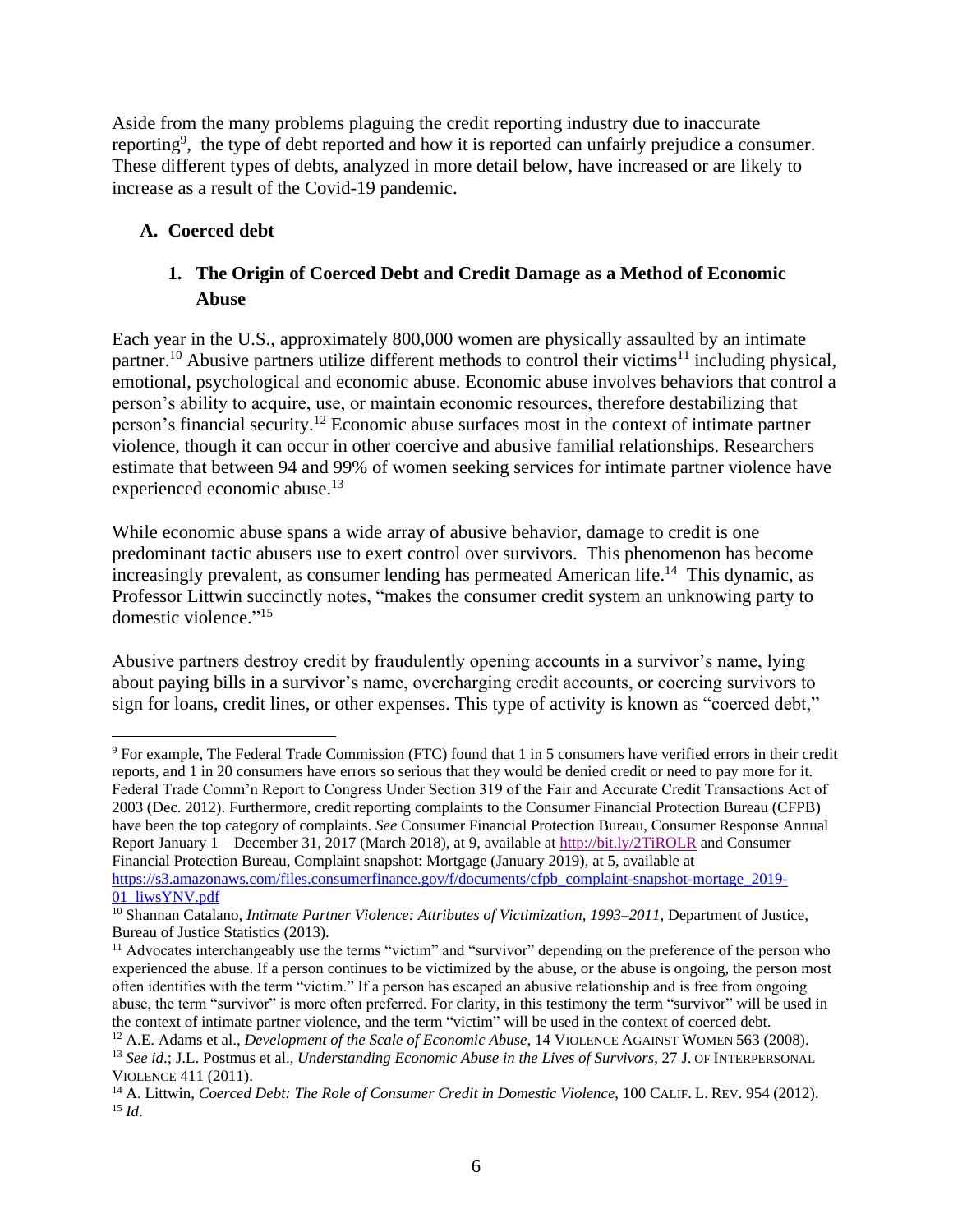defined as "all non-consensual credit related transactions that occur in a violent relationship."<sup>16</sup> Abusive partners utilize the consumer credit system to leave many survivors of domestic violence with hundreds or thousands of dollars of coerced debt.

Coerced debt has a long-lasting impact on whether a survivor will have access to credit, employment, or housing. Consumer reports are routinely used by creditors, potential employers, and landlords to make determinations about an applicant. The appearance of coerced debt and other detrimental information resulting from economic abuse negatively impacts a survivor's ability to obtain the credit, job, or housing. Additionally, survivors are often unable to obtain credit from traditional lenders and may be driven to borrowing from predatory sources such as payday lenders. These high-cost loans aggravate an already desperate financial situation, trapping survivors in insurmountable debt.

# **2. Client Story: Ms. Q**

Ms. Q is a mother of two. She is industrious and resourceful but was in an abusive relationship. Her then husband exhibited all the textbook signs of an abuser committing financial abuse and exploitation: he prevented Ms. Q from accessing the mail; prevented her from accessing her wages by having her paycheck directly deposited into a "joint" bank account that only he had access to; prevented her from accessing the joint bank account by physically holding onto the debit card and only allowing her to use it to purchase food and then return it along with receipts; told her she was stupid and didn't understand financial matters so she had to do everything he told her to do and sign anything he wanted her to sign; always included his email address and phone number as contact information for any type of consumer credit or financial account; and purposefully concealed the truth about financial matters when confronted or retaliated with bursts of anger and violence.

Ms. Q tried leaving her abusive husband. She went to work in the Midwest as a farm worker where she lived with her husband's relatives and rented from them. However, she was also paying the mortgage on the marital home and could not afford to continue making two housing payments. She returned to her home in Texas hoping her ex-husband would leave her alone. Unfortunately, the abuse continued. Yet every time Ms. Q attempted to get the police to file a report against him or arrest him for family violence, they would minimize her suffering, tell her that family disputes were a civil matter, and do nothing else. She did her best to self-advocate in Spanish, once telling the police "do I need to be killed for you all to be heroes and do something?" Nevertheless, the police provided no help for Ms. Q. Ms. Q and her husband continued to live in the same residence, but he had his own room that Ms. Q was prohibited from entering.

In 2018, Ms. Q's daughter revealed to her that she had been sexually abused by Ms. Q's husband. Fearing criminal prosecution, Ms. Q's husband fled the home. When her husband left the home, Ms. Q discovered multiple credit cards in his drawer in the room he was living in; all these credit cards had her name on them, but she had no knowledge of their existence. She felt helpless and angry. Back in 2016, Ms. Q had learned about two credit card accounts her husband had opened without her knowledge or permission because she received phone calls from the

<sup>16</sup> *Id*. at 954.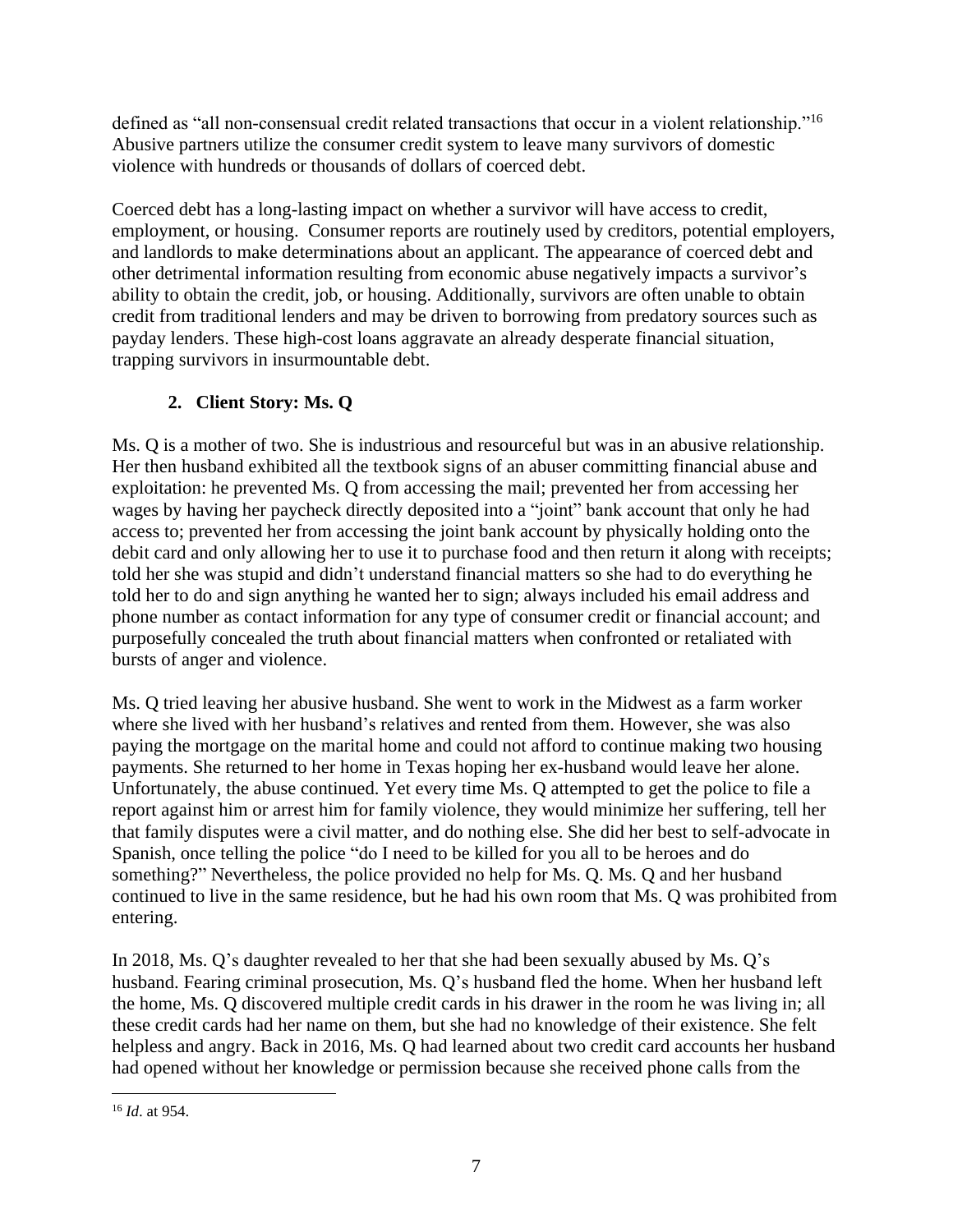creditors. She had told them when they called her that the accounts were not hers and she wanted the accounts closed, but the creditors refused to investigate the fraud and instead told her she would have to pay any money owed before the accounts could be closed. Based on this experience, she had no hope that the creditors for all these cards would help her.

# **3. What about other victims of coerced debt?**

Ms. Q was "fortunate"; all the accounts were opened without her knowledge or permission allowing her to receive the same exact protections as other traditional identity theft victims.<sup>17</sup> However, many like Ms. Q, including past TRLA clients, are not as fortunate.

Coerced debt falls into two buckets: fraud or coercion. Fraud is better understood as "traditional identity theft" where the victim doesn't know about the fraudulent account or charges, didn't authorize the opening of the account or the use of an existing account, and didn't benefit from the debt. Coercion is better understood as debt incurred by force or threat (of continued violence or other forms of abuse). Where debt is obtained by coercion, the victim doesn't actually provide effective consent, but nevertheless opens a new account or allows the use of an existing account to be used for fear of repercussions of saying no to the abuser.

When a coerced debt victim has coerced debt that fits neatly into the first bucket of fraud, the victim has protections afforded under consumer protection statutes for identity theft victims. However, in all states except Texas<sup>18</sup>, coerced debt victims cannot avail themselves of these legal remedies when the debt is obtained by force or threat.

Evidence of coerced debt has emerged in several existing studies. In a qualitative study of 187 women stalked by former intimate partners, 22.5% had abusive partners who exerted financial control over them, including opening credit cards in their names.<sup>19</sup> In their research to develop the Scale of Economic Abuse (SEA), Adams and colleagues found that 39% of the 103 women who were interviewed and were seeking services for domestic violence had debt built under their name by their partners putting a car, apartment/house, or credit card in their name; 53% reported that their partner had used their checkbook, ATM card, or credit card without their permission and/or knowledge; and 68% reported that their partner had forced them to give him money or let him use their checkbook, ATM card, or credit card.<sup>20</sup> The connection between abuse and debt is substantiated by findings from the 2007 Consumer Bankruptcy Project (CBP) showing that 17.8% of the 258 married and cohabitating female participants experienced intimate partner

<sup>&</sup>lt;sup>17</sup> Some of these protections include a block under 15 U.SC. § 1681c-2 of the Fair Credit Reporting Act and unauthorized use protections under 15 U.S.C. § 1643 of the Truth in Lending Act.

<sup>&</sup>lt;sup>18</sup> In Texas, the definition of identity theft encompasses both types of coerced debt (fraudulent and coercive). Texas changed its definition of identity theft effective September 1, 2019, in order to address coerced debt. Section 32.51(b)(1) of the Texas Penal Code states the updated definition of identity theft:

<sup>[</sup>https://legiscan.com/TX/text/HB2697/id/2010292/Texas-2019-HB2697-Comm\_Sub.html] A person commits an offense if the person, with the intent to harm or defraud another, obtains, possesses, transfers, or uses an item of: identifying information of another person without the other person's consent or effective consent. "Effective consent" is defined in Section 1.07(a)(19)(A) of the Texas Penal Code: "Effective consent" includes consent by a person legally authorized to act for the owner. *Consent is not effective if induced by force, threat, or fraud.* <sup>19</sup> M.P. Brewster, *Power and Control Dynamics in Prestalking and Stalking Situations*, 18 J. OF FAM. VIOLENCE 207 (2003).

<sup>20</sup> A.E. Adams et al., *Development of the Scale of Economic Abuse*, 14 VIOLENCE AGAINST WOMEN 563 (2008)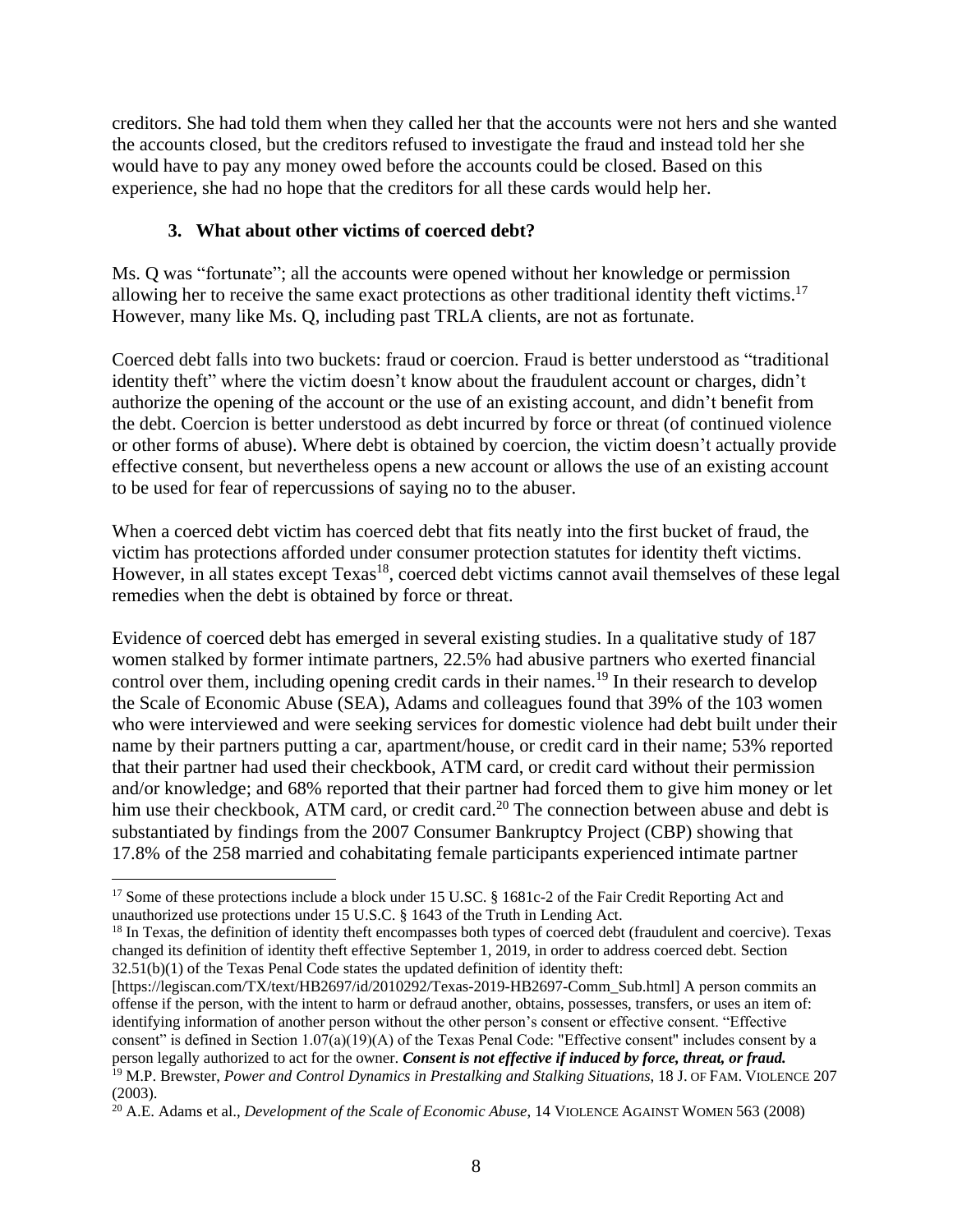abuse in the year they filed for bankruptcy. This rate is much higher than the rates of abuse found in studies of the general population of women, which range from 1.5% to 9.8% in samples of women most comparable with that of the CBP, suggesting a strong connection between abuse and financial distress*.* 21

Survivors of domestic violence are apt to stay in abusive relationships if ending the relationship would result in poverty or homelessness, and if children are involved, survivors are even more prone to stay in an abusive relationship in order to shield their children from economic instability. The threat of homelessness<sup>22</sup> is not an idle threat; approximately  $22\% - 55\%$  of women experience homelessness as a result of domestic violence, with approximately 38% of all domestic violence survivors becoming homeless at some point in their lives.<sup>23</sup>

When coerced debt appears on victims' credit reports, it negatively impacts the victim's ability to achieve financial security and economic independence. As a result, perpetrators use the damage to credit they inflict to gain further financial control over survivors' current and future economic choices.<sup>24</sup> Some states have sought to address the collection and reporting of coerced debt.<sup>25</sup> For example, Maine passed two laws in 2019 addressing coerced debt.<sup>26</sup> Texas changed its definition of identity theft to encompass both types of coerced debt. However, federal response is needed to address the negative impacts of coerced debt.

#### **4. Coerced debt and the COVID-19 pandemic**

The Covid-19 pandemic has caused an increased risk of violence and decreased sense of safety. According to a recent Texas-based research study, 80.9% of domestic violence survivors

<sup>21</sup> A. Littwin, *Coerced Debt: The Role of Consumer Credit in Domestic Violence*, 100 CALIF. L. REV. 954 (2012).

<sup>&</sup>lt;sup>22</sup> Among mothers with children experiencing homelessness, more than 80% had previously experienced domestic violence. Y. Aratani*, Homeless Children and Youth, Causes and Consequences*, NAT'L CTR. FOR CHILD. IN POVERTY (2009)*.*

<sup>23</sup> *Domestic Violence and Homelessness Statistics*, FAM. & YOUTH SERVICES BUREAU (2016), available at <https://www.acf.hhs.gov/fysb/resource/dv-homelessness-stats-2016>

<sup>24</sup> A. Littwin, *Coerced Debt: The role of consumer credit in domestic violence*, 100 CALIF. L. REV. 954 (2012).

<sup>&</sup>lt;sup>25</sup> As part of its report to the Maine Commission on Domestic and Sexual Abuse, the Maine Coalition to End Domestic Violence (MCEDV) asked survivors of domestic violence a series of questions related to economic abuse, including coerced debt. MCEDV found that 40% of the respondents indicated their partners falsely used their identity without their knowledge; 36% reported their identities were used to access credit or set up utilities; and 72% of the respondents said their partners often claimed they were paying bills when they were not. *A Report on the Impact of Economic Abuse on Survivors of Domestic Violence in Maine,* Presented to the Joint Standing Committee on Judiciary, February 7, 2019, p. 14. In fact, 57% of those surveyed reported that their abusive partners incurred debt using their name. *Id*.

<sup>&</sup>lt;sup>26</sup> Specifically, a survivor can dispute coerced debt and other debt resulting from economic abuse directly to the consumer reporting agencies (CRAs) and have these debts removed from their reports. 10 MRSA §1310-H (2-A). The statute provides guidance on what documents a survivor can include in their dispute to the CRAs to prove economic abuse. *See* 14 MRSA §6001(6)(H). Additionally, Maine's debt collection statute was amended to prevent any collection of debts caused by economic abuse by debt collectors. *See* 32 MRSA §11014(2-A). If a survivor provides a debt collector the same type of documentation it provided to the CRAs under 14 MRSA §6001(6)(H), the debt collector must cease collection of the debt or any disputed portion of the debt- including reporting the debt to any CRA. 32 MRSA §11014(2-A); 32 MRSA §11013 (2)(H). The Consumer Data Industry Association filed a lawsuit to invalidate Maine's statute regarding credit reporting based on FCRA preemption. The case is up on appeal in the First Circuit Court of Appeals. Maine's debt collection statute has not been challenged.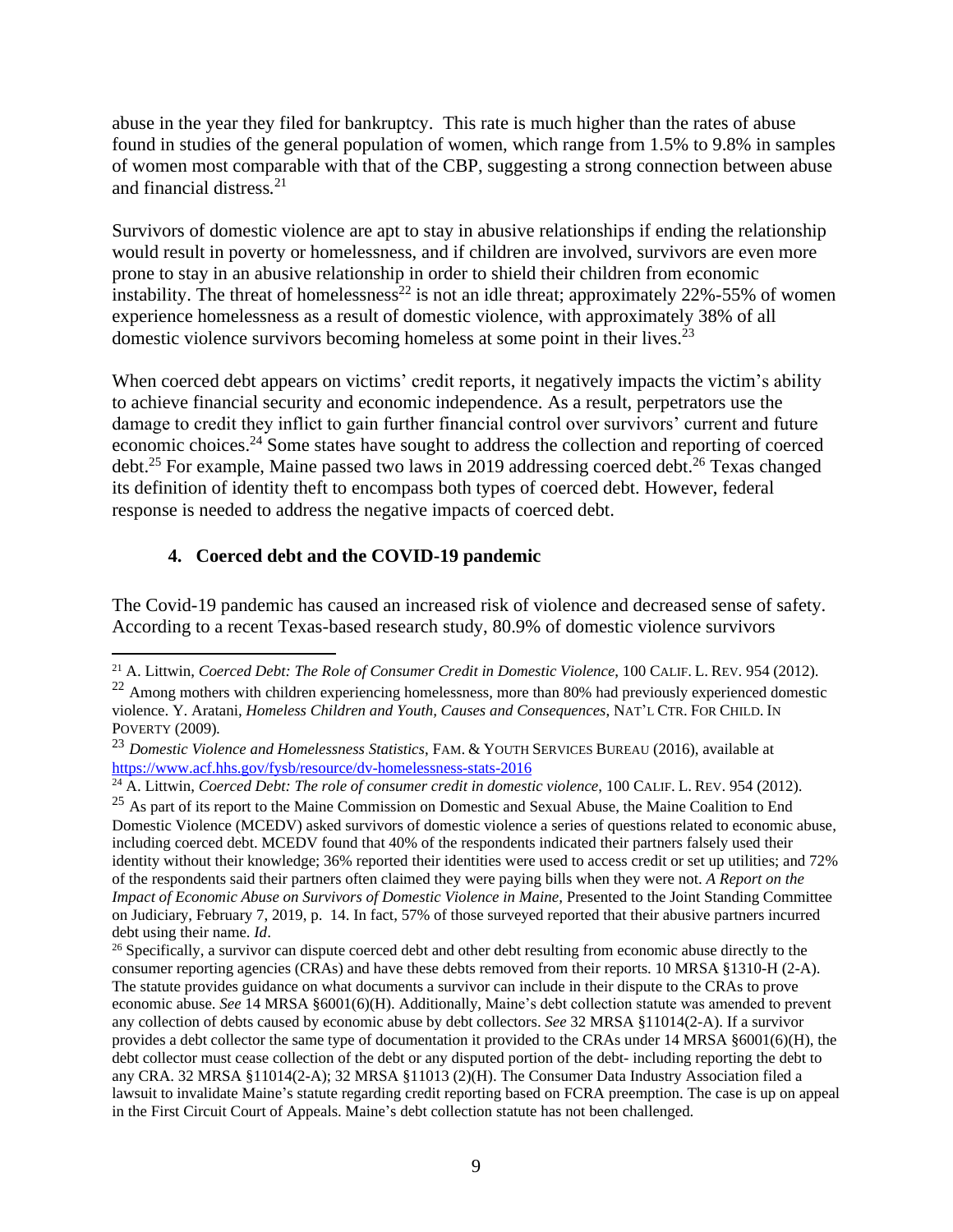reported that relationship difficulty increased and 40% said their safety decreased.<sup>27</sup> In Texas, 91% of domestic violence survivors report facing health and safety challenges due to the COVID-19 pandemic, including not being able to socially distance and risking their health for their job<sup>28</sup>; 92% of domestic violence survivors report facing money and resource challenges due to the pandemic which includes trouble getting food, inability to pay their bills, experiencing lost income, and lack of transportation<sup>29</sup>; and 33% of domestic violence survivors report facing issues with inflexible landlords and creditors due to the pandemic.<sup>30</sup>

#### **5. How do we help?**

We can expect survivors of domestic violence will feel the aftermath of the pandemic long after emergency orders end.<sup>31</sup> It is imperative to address the problem of coerced debt before the negative impact of coerced debt compounds with the negative impact of other Covid-19 related factors such as job loss, reduced income, increased healthcare expenses and medical debt. While there are many approaches to the problem of economic abuse<sup>32</sup>, coerced debt is predominantly a

[https://public.tableau.com/profile/sara.wee#!/vizhome/DVSA\\_COVID19\\_061520\\_PUB1/Story1](https://public.tableau.com/profile/sara.wee#!/vizhome/DVSA_COVID19_061520_PUB1/Story1) <sup>29</sup> *Id.*

(a) In general.—The Fair Credit Reporting Act [\(15 U.S.C. 1681](https://nam04.safelinks.protection.outlook.com/?url=https%3A%2F%2Furldefense.proofpoint.com%2Fv2%2Furl%3Fu%3Dhttp-3A__uscode.house.gov_quicksearch_get.plx-3Ftitle-3D15-26section-3D1681%26d%3DDwMFaQ%26c%3DeuGZstcaTDllvimEN8b7jXrwqOf-v5A_CdpgnVfiiMM%26r%3DBNHsUO1hR828rhaMIJNQ7OJiW6LQfDOFUqDZ3Xomxo0%26m%3D5xwgKOvHRQAbH2F3ht0UFRWAguQVWTLPPOVQ3bsTF3I%26s%3DSKOPo9hjr-_ST7Erq0J1sNqGILAVRY50-2u9Il-20Js%26e%3D&data=04%7C01%7Ccsanchez%40trla.org%7C0efe0d7062594bdfeec808d8de9186f9%7C092cfdafec74436f89ef8b1a845b797f%7C0%7C0%7C637504063910508635%7CUnknown%7CTWFpbGZsb3d8eyJWIjoiMC4wLjAwMDAiLCJQIjoiV2luMzIiLCJBTiI6Ik1haWwiLCJXVCI6Mn0%3D%7C1000&sdata=pNK8hhbydN%2BnjamFKgOEAKxw0iljny%2BZtdcEBPEnuT8%3D&reserved=0) et seq.), as amended by section 301, is further amended by inserting after section 605E the following new section:

#### **§ 605F. Financial abuse prevention**

For a consumer who is the victim of intentionally abusive or harmful financial behavior, as determined by a court of competent jurisdiction including a family court, juvenile court, or other court with personal jurisdiction, that was conducted by a spouse, family or household member, caregiver, or person with whom such consumer had a dating relationship in a manner which resulted in the inclusion of an adverse item of information on the consumer report of the consumer, and the consumer did not participate in or consent to such behavior, the consumer may apply to a court of competent jurisdiction, including a family court, juvenile court, or other court with personal jurisdiction, for an order to require the removal of such adverse information from the consumer's file maintained by any consumer reporting agency.

This proposal poses many challenges:

1. Many victims don't have access to lawyers to be able to get a court order. If they are in family court seeking relief and representing themselves, they likely won't know how to ask for this relief.

3. If there was no marriage, there is no way to get this relief from a family court (for example, through a divorce decree). If the victim and abuser were dating and there was physical violence, a victim could try to obtain a civil

<sup>27</sup> Wood, L., Temple J. (2020). *COVID-19 and Family Violence: What's New in Texas-Based Research*. The University of Texas Medical Branch at Galveston.

<sup>28</sup> Adams, A.E. & Wee, S. (2020, December 17). *Economic Effects of the COVID-19 Pandemic on Domestic Violence and Sexual Assault Survivors: A Survey of Service Providers. Center for Survivor Agency and Justice*, unpublished report. Retrieved March 3, 2021 from

<sup>30</sup> *Id.*

<sup>31</sup> *See* <http://stories.texasappleseed.org/abuse-by-credit-the-problem-of-coerced-debt-in-texas-> for more examples of the prevalence of domestic violence, coerced debt, and economic abuse from before the COVID-19 pandemic. *See also* Sara Shoener and Erika Sussman, *Economic Ripple Effect of IPV: Building Partnerships for Systemic Change*, (2013) available at [https://csaj.org/document-library/Shoener\\_and\\_Sussman\\_2013\\_-](https://csaj.org/document-library/Shoener_and_Sussman_2013_-_Economic_Ripple_Effect_of_IPV.pdf)

[\\_Economic\\_Ripple\\_Effect\\_of\\_IPV.pdf](https://csaj.org/document-library/Shoener_and_Sussman_2013_-_Economic_Ripple_Effect_of_IPV.pdf) (understanding the long term economic ripple effect of economic abuse).  $\frac{32 \text{ SEC}}{32 \text{ SEC}}$ . 406 of the Comprehensive Credit Act provides:

<sup>2.</sup> Many courts, including family courts, won't order this relief because they don't feel it's in their purview. For example, even when state statutes permit orders on economic justice judges are still wary to do include this type of relief in an order.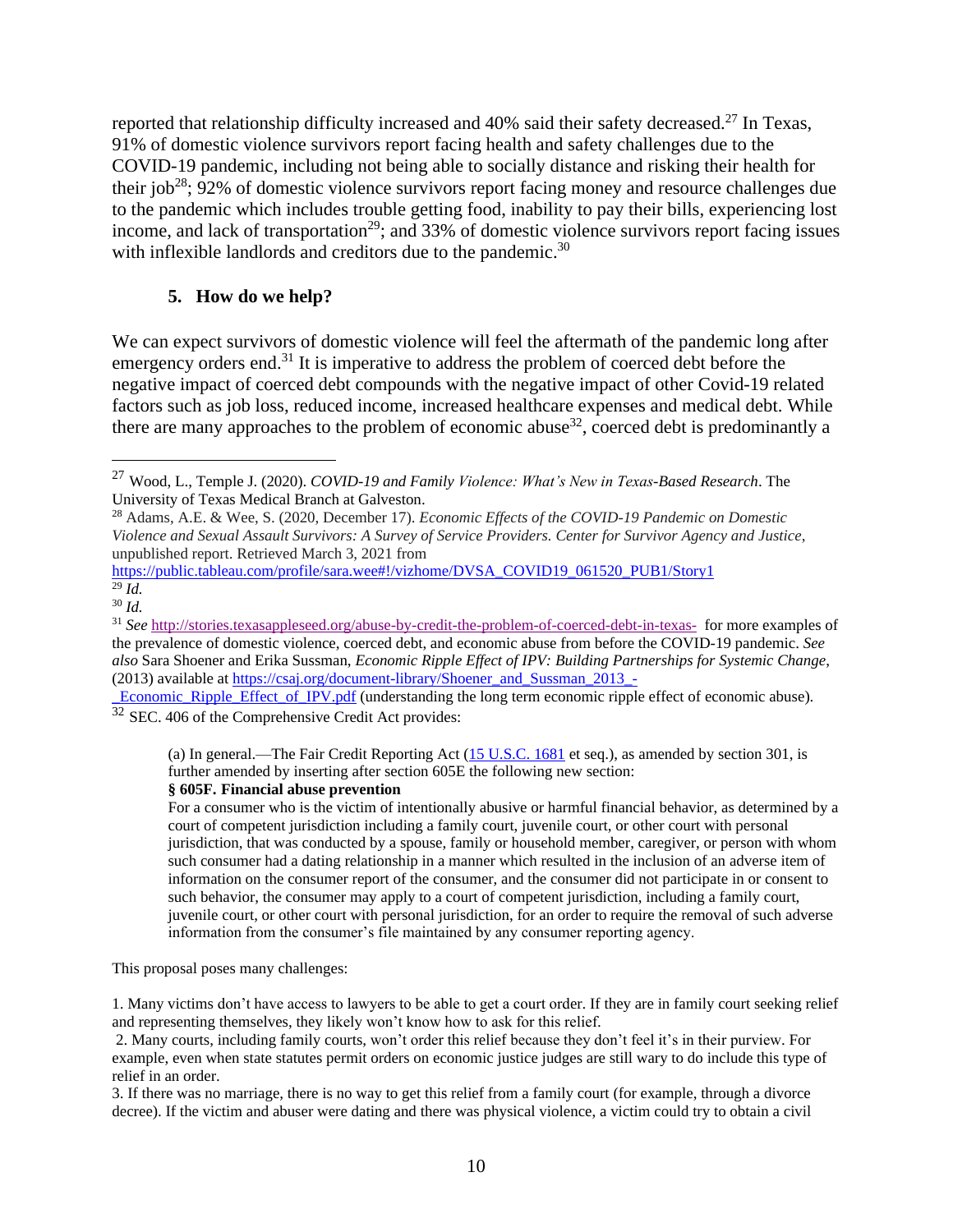consumer credit problem which requires a consumer credit solution. The change in the definition of identity theft in Texas is instructive; this measure offered avenues of relief previously not available to coerced debt victims.<sup>33</sup>

# **B. Medical debt**

# **1. The problem of medical debt reporting**

Medical debt is very different from other types of consumer debt. Medical bills result from services that are frequently involuntary, unplanned, and unpredictable, and for which price quotes are rarely provided, and which can be a matter of life or death. However, medical debt still factors into credit scores and credit decisions. In fact, medical debt represents an enormous portion of the debt collection entries that appear on credit reports. The CFPB found that medical debt collection entries account for over half (52.1%) of all entries by debt collectors on credit reports.<sup>34</sup> Additionally, nearly one in five credit reports contain a medical debt item.<sup>35</sup>

The accuracy of medical debt accounts on consumer reports is also questionable. Medical debt accounts are often riddled with problems such as billing errors and disputes with insurers over liability for accounts.<sup>36</sup> Over 99% of medical debts are reported by debt collectors, not healthcare providers.<sup>37</sup>

# **2. Client Stories: Mr. G and Ms. M**

Mr. G was stabbed while working at his job, a clerk at a convenience store. He was rushed to the hospital and treated for his wounds. Months later, the hospital filed a debt collection suit against him to recover the cost of the life-saving medical procedures he needed.

protection order, but many District Attorneys don't prosecute on civil protective orders when there isn't enough evidence of physical violence, so a victim may be deprived of this relief. If the victim and her abuser were dating and there was no physical violence, or the violence was not recent enough to be entitled to a protective order, then there is no way for a victim to get any relief in family court.

<sup>4.</sup> If there is no availability in family court (including to the elderly or foster youth when the coercion is not an intimate partner relationship), what type of suit would a victim of coerced debt have to/be able to file to get the court order? A state would have to have a declaratory action remedy available, but who would be the opposing party? Would the victim have to sue the abuser? Many may not choose to do this because of fear of retaliation or facing the abuser in person again (retraumatization). If the abuser is not the defendant, would the consumer reporting agencies be the defendant? Would the creditors?

 $33$ Mechanisms to help victim or identity theft and/or unauthorized use exist in federal consumer protection statutes such as the Fair Credit Reporting Act, the Truth in Lending Act, the Electronic Funds Transfer Act, and the Fair Debt Collection Practices Act to name a few. These definitions could be expanded to include the different types of coerced debt and thus protect all coerced debt victims.

<sup>34</sup> *Consumer Credit Reports: A Study of Medical and Non-Medical Collections*, CONSUMER FIN. PROTECTION BUREAU (2014), [www.consumerfinance.gov.](http://www.consumerfinance.gov/)

 $35$  *Id.* 

<sup>36</sup> Mark Rukavina, *Medical Debt and its Relevance When Assessing Creditworthiness*, 46 SUFFOLK U. L. R. 967 (2014).

<sup>37</sup> *Data Point: Medical Debt and Credit Scores*, CONSUMER FIN. PROTECTION BUREAU (2014), [www.consumerfinance.gov](http://www.consumerfinance.gov/)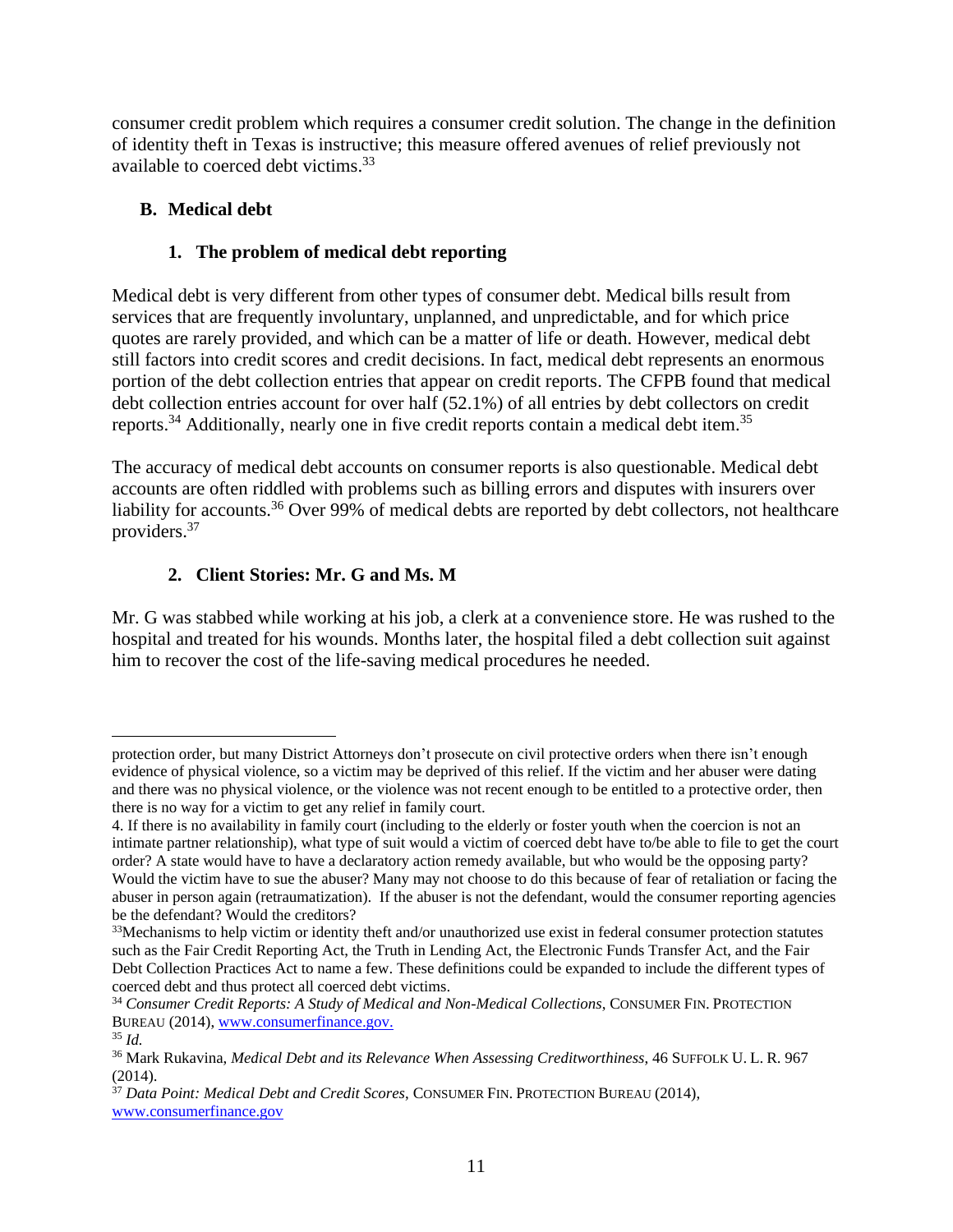Although Mr. G qualified for crime victims' compensation which would pay any costs associated with medical treatment needed from the stabbing, the hospital delayed in providing the documents needed to process the claim. Specifically, the hospital initially submitted an incomplete bill for \$11,120. The processing of the claim for that bill was, therefore, delayed, but was paid. Nevertheless, the hospital obtained a default judgment against Mr. G, even though he had filed an answer with the court explaining he didn't owe anything.

Ms. M had a medical debt account appear on her credit report for treatment her grandson received. She was also contacted by debt collectors regarding the same medical debt. Ms. M's grandson was covered by Medicaid, and under Texas law<sup>38</sup>, neither Ms. M nor her grandson were responsible for costs of any medical services provided to him. However, the debt collectors continued to collect on the debt and report the debt.

# **3. Medical debt is not predictive of a consumer's credit worthiness**

These two client stories represent just part of the problem with medical debt. Although medical debt is one of the most prevalent types of consumer debt, with one in five Americans contacted by a debt collector over an unpaid healthcare bill<sup>39</sup>, the impact medical debt has on credit reporting and future financial security is staggering.

According to the CFPB, the presence of medical debt on a credit report unfairly penalizes a consumer's credit score, resulting in a credit score that is typically lower by ten points than it should be.<sup>40</sup> For consumers who have a paid-off medical collection item, their scores are up to twenty-two points lower than they should be.<sup>41</sup> This can set families on a path to financial hardship that can last for years. The CFPB further noted that "[c]redit scoring models which differentiate medical collections from other collections are likely to more accurately reflect the actual creditworthiness of consumers."<sup>42</sup>

In response, FICO modified its latest scoring model, FICO 9, so it does not consider paid collection items (both medical and non-medical).<sup>43</sup> Consumers whose only negative item is unpaid medical debt can expect their score to increase up to twenty-five points. <sup>44</sup> VantageScore had already made a similar change to its scoring system in March 2013.<sup>45</sup> However, not all creditors use these scoring models. Mortgage industry giants Fannie Mae and Freddie Mac currently do not use these models. They currently use an older FICO model, which leave consumers with lower credit scores.<sup>46</sup>

<sup>38</sup> *See* Texas Administrative Code Title I, §354.2321(h), and Title I, §354.1131(c).

<sup>39</sup> Sara R. Collins et al., The Commonwealth Fund, *Insuring the Future: Current Trends in Health Coverage and the Effects of Implementing the Affordable Care Act* (Apr. 2013).

 $^{40}$  *Id.* 

<sup>41</sup> *Id*.

<sup>42</sup> *Consumer Credit Reports: A Study of Medical and Non-Medical Collections* 51-52, CONSUMER FIN. PROTECTION BUREAU (2014), [www.consumerfinance.gov.](http://www.consumerfinance.gov/)

<sup>43</sup> *Understanding FICO Scores*, FICO 8 (2016).

<sup>44</sup> Tara Seigel Bernard, *Credit Scores Could Rise with FICO's New Model*, N.Y. Times, Aug. 7, 2014, at B3.

<sup>45</sup> Kevin Wack, *Credit Scoring Model Bucks the Industry Line on Paid Debts*, Am. Banker, Mar. 11, 2013. (VantageScore removing paid collection accounts from its latest scoring model).

<sup>46</sup> Tara Seigel Bernard, *Credit Scores Could Rise with FICO's New Model*, N.Y. Times, Aug. 7, 2014, at B3.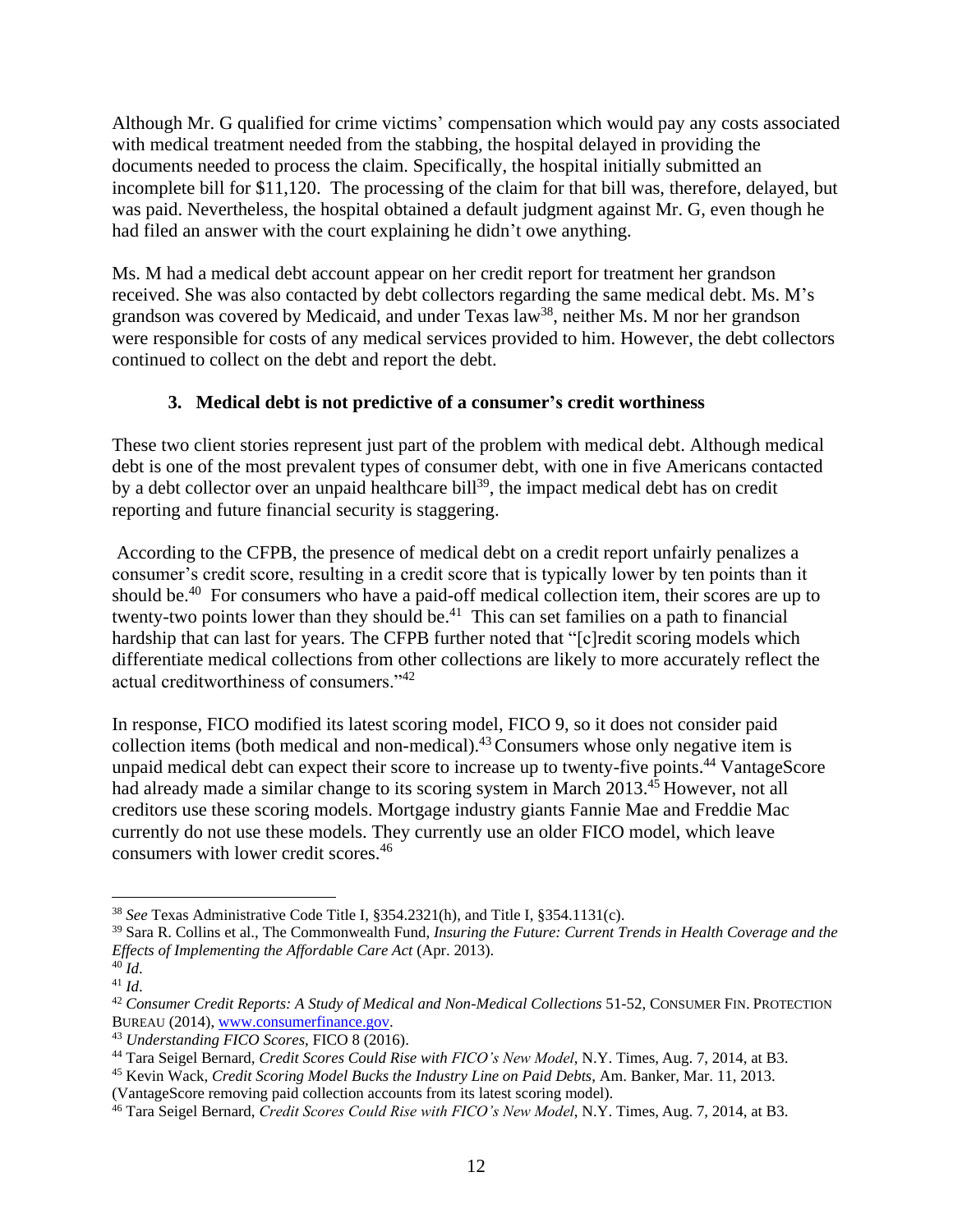# **4. Medical debt and the Covid-19 pandemic**

By virtue of being a health care crisis, the Covid-19 pandemic will leave many Americans with new medical debt. TRLA has seen first-hand how Texans have been impacted by the coronavirus.<sup>47</sup> Many of our clients who have been treated for the virus have expressed concern over medical debt collection and insurance coverage.

Low-income consumers fortunate enough to have Medicaid coverage should be able to obtain health care without the burden of medical debt, though as demonstrated in Ms. M's story, debt collectors continue to collect and report medical debt that should not exist. Insured consumers also face unmanageable medical debts as a result of high cost-sharing responsibilities (i.e., copays and deductibles) under some plans, "surprise" out-of-network bills, or denied insurance claims.

# **5. How do we help?**

Proposals such as Congresswoman Tlaib's Consumer Protection for Medical Debt Collections Act would address some of the problems identified above and help clients like Mr. G and Ms. M. Specifically, by preventing the reporting of any information related to a debt arising from a medically necessary procedure (such as Mr. G), the Consumer Protection for Medical Debt Collections Act would alleviate much of the stress and fear consumers face in choosing to undergo health treatment. By preventing the reporting of medical debt generally for 365 days, the Act would allow consumers who have disputes (such as billing error disputes in the case of Ms. M) to be protected from premature and incorrect reporting. This too will be helped by prohibiting debt collectors from collecting or attempting to collect medical debt for two years from when the medical debt was first due.

#### **C. Debt Caused by Pandemics and Natural Disasters**

Credit reports and credit scores can be misleading. Credit reports are snapshots in time; they contain information about a consumer without providing context for changes in a consumer's credit history. Because credit scores are based on algorithms that "interpret" data in credit reports, this dynamic penalizes consumers who have fallen on hard times through no fault of their own, especially during the COVID-19 pandemic where consumer suffer from illness or job loss, or when consumers are victims of fraud or dealing with the consequences of natural disasters such as Winter Storm Uri. Consumers end up with impaired credit histories due to the financial trauma caused by these extraordinary life events<sup>48</sup>, which in turn can lead to the denial of housing, jobs, or higher cost credit and insurance premiums.

<sup>&</sup>lt;sup>47</sup> It is not without exaggeration to say that almost every one of my current clients has disclosed that they contracted COVID-19 at some point during the time period of April 2020 until the present.

<sup>48</sup> Lananh Nguyen*, How the Last Shutdown Affected Federal Workers' Household Finances*, Bloomberg News, Feb. 12, 2019, available at [www.bloomberg.com/news/articles/2019-02-12/workers-missed-bills-burned-savings-during](http://www.bloomberg.com/news/articles/2019-02-12/workers-missed-bills-burned-savings-during-government-shutdown)[government-shutdown](http://www.bloomberg.com/news/articles/2019-02-12/workers-missed-bills-burned-savings-during-government-shutdown) (finding that 27% of federal employees, contractors, or their spouses missed a mortgage or

rent payment during the shutdown, 13% missed a student loan payment, and nearly half fell behind on bills in general).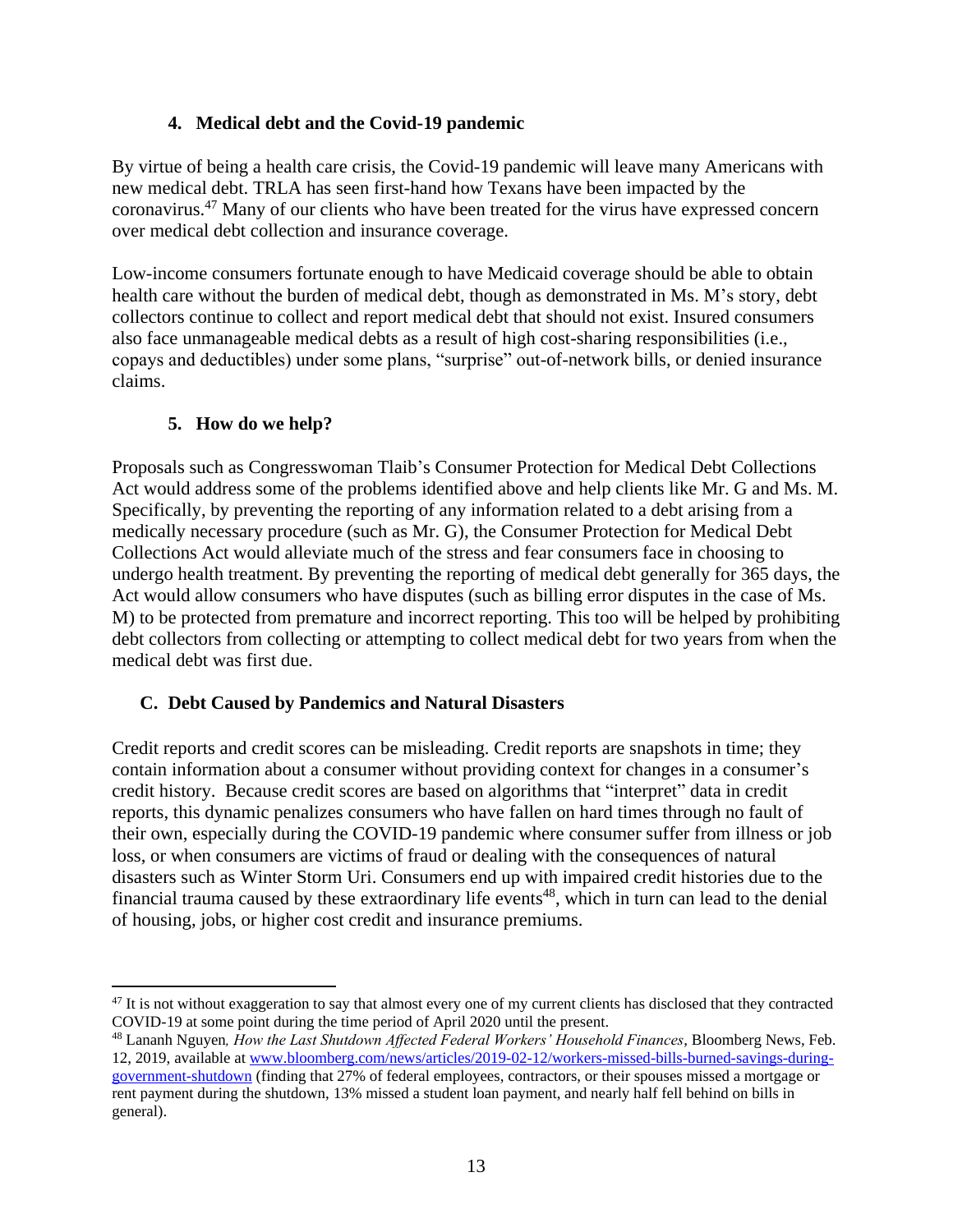Communities of color are particularly affected by these traumatic life events; they not only have less income than white Americans<sup>49</sup>, but Black and Latino households also see less of a return than white households on the income they earn.<sup>50</sup> Without a safety net or a cushion to fall back on, people of color are far less able to weather financial calamities. With fewer assets to draw on, people of color find are more prone to poverty traps.<sup>51</sup> Damaged credit histories in turn impede access to employment, housing (both rental and homeownership), insurance, and of course, affordable credit, which in turn make it more difficult for communities of color to move ahead.

TRLA has seen multitudes of clients who find themselves amid collection actions, credit denials (such as housing denials), and poverty traps from high-cost lending, all because of a life event that derailed their finances.

# **1. Client story: Ms. R**

Back in 2009, in the wake of the financial recession and housing crash, TRLA represented Ms. R who was being harassed by her creditors. Ms. R had a son who had suddenly become ill and needed full time care. Ms. R had to quit her job to provide full time care for her son. The household who had once boasted two incomes was now forced to survive off one income. As finances became tight, Ms. R found she could no longer make payments on one of her credit cards. The employees for this bank called Ms. R incessantly demanding payment. Ms. R informed them that she needed time to be able to recover financially and pay back the debt. She mentioned that this bank (Citigroup) had themselves received help from the federal government when they were hit by the credit crisis. Instead of being met with understanding, Ms. R was accused of being a bad mother, a derelict, and the reason why Citi had to request help from the government.

#### **2. How do we help?**

Although current proposals address the collection of debt during the Covid-19 pandemic, very few address the wholistic reporting of debt during the Covid-19 pandemic. Congresswoman Garcia's Covid-19 Mortgage Relief Act does address how mortgage debt is reported during forbearance periods and the subsequent twelve month period after the forbearance ends, and Congresswoman Tlaib's Consumer Protection for Medical Debt Collections Act addresses reporting of medical data, but no current proposal should be prohibit consumer reporting

<sup>&</sup>lt;sup>49</sup> "In 2011, the median white household had an income of \$50,400 a year compared to just \$32,028 for Blacks and \$36,840 for Latinos." Amy Traub, et al., Demos and Institute for Assets & Social Policy, Brandeis University, *The Racial Wealth Gap: Why Policy Matters*, Mar. 10, 2015, at 1, [https://www.demos.org/research/racial-wealth-gap](https://www.demos.org/research/racial-wealth-gap-why-policy-matters)[why-policy-matters](https://www.demos.org/research/racial-wealth-gap-why-policy-matters)

<sup>&</sup>lt;sup>50</sup> "For every \$1 in wealth that accrues to median Black households associated with a higher income, median white households accrue \$4.06. Meanwhile, for every \$1 in wealth that accrues to median Latino households associated with higher income, median white households accrue \$5.37." *Id*.

 $51$  "Low-income individuals bear the brunt of the shift toward algorithms. They are the people most vulnerable to temporary economic hardships that get codified into consumer reports, and the ones who need and seek public benefits. Over the years, Gilman has seen more and more cases where clients risk entering a vicious cycle. 'One person walks through so many systems on a day-to-day basis,' she says. 'I mean, we all do. But the consequences of it are much more harsh for poor people and minorities'." Karen Hao, *The Coming War on the Hidden Algorithms that Trap People in Poverty*, MIT Technology Review Dec. 4, 2020, available at

<https://www.technologyreview.com/2020/12/04/1013068/algorithms-create-a-poverty-trap-lawyers-fight-back/>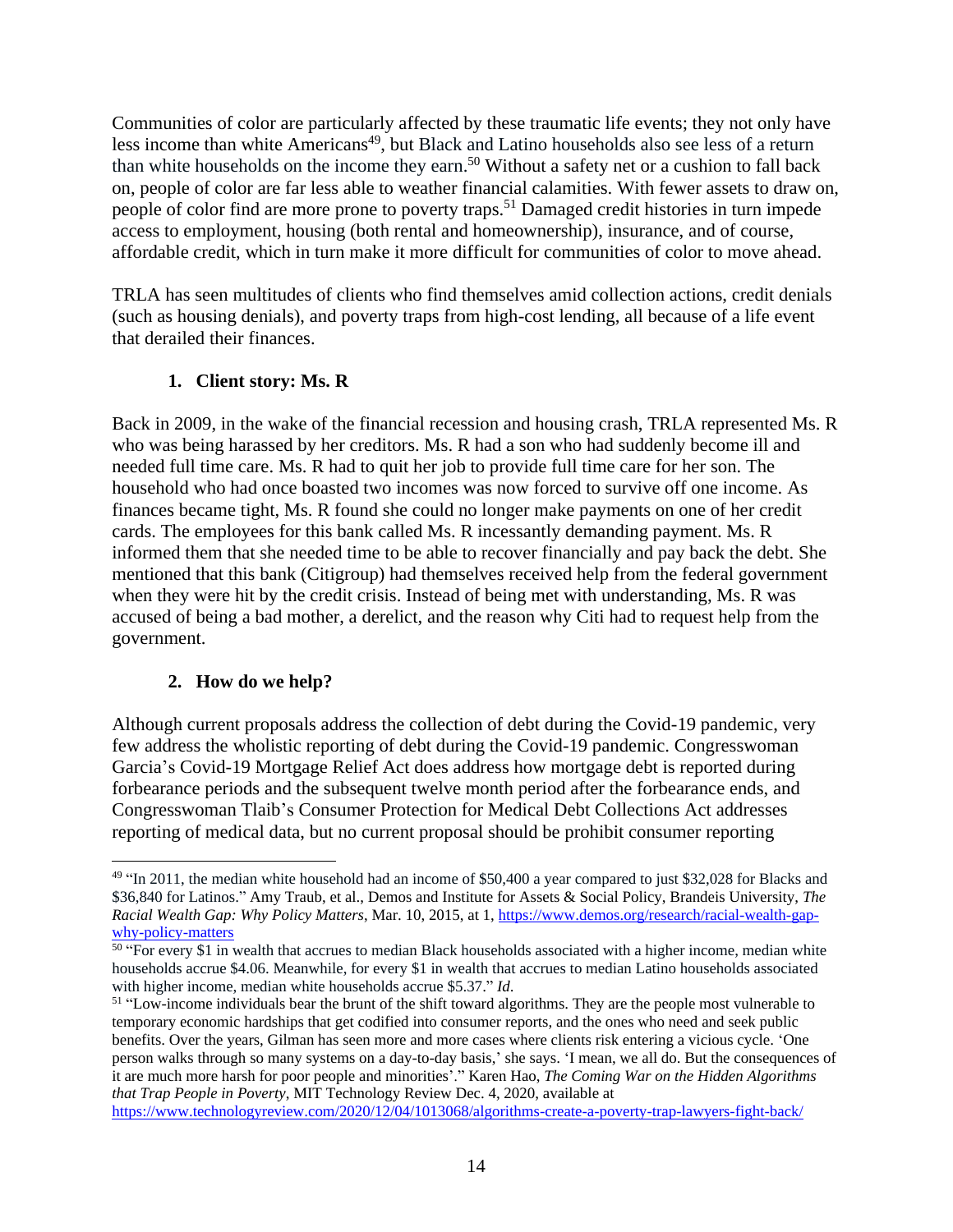agencies from reporting any adverse information caused when the consumer is affected by economic dislocation on a mass scale, such as the Covid-19 pandemic or a federal or state declared natural disaster.

# **III. Failure to Protect Consumers from Fraud**

The Covid-19 pandemic brought along with it many actors seeking to profit from consumers' desperate situations. Scams targeting economic stimulus payments and unemployment benefits proliferated among TRLA's clients. Many low-income Texans sought help for payments made to

# **A. Client story: Ms. Y**

Ms. Y lost her job due to Covid-19. She qualified for unemployment benefits through the Texas Workforce Commission (TWC). Ms. Y does not have a bank account, so her only option to receive her unemployment benefits was to have the funds deposited on a prepaid card (reliacard).

TWC disbursed \$6,000 in unemployment benefits through the reliacard. Soon after receiving her card, Ms. Y got Covid-19 and had to be hospitalized. When she was released, she tried to access the funds on her reliacard and discovered there was no money on the card. When she called reliacard to inquire about the problem, she was told that someone had called, requested a new card be issued to an address in Michigan, and that someone in Michigan had used all the funds.

Although Ms. Y has rights under the Electronic Funds Transfer Act's unauthorized use provision, the bank has failed to return the \$6000 to Ms. Y or conduct a reasonable investigation of the fraud. In fact, they continue to send correspondence to the Michigan address even after Ms. Y requested on multiple occasions to send everything to her Texas address. Recently, TWC issued additional unemployment benefits to Ms. Y through reliacard; Ms. Y found when she tried to access these funds from her reliacard that it was again depleted.

Although Ms. Y did not willingly participate in a scam or fraudulent scheme, she has been the victim of fraud committed by either a hacker or someone who had access to her personal identifying information.

#### **B. Client story: Ms. Z**

Ms. Z is a victim of sex trafficking. After receiving help from TRLA in leaving her traffickers and obtaining a T-Visa, Ms. Z fell prey to additional scams.

Ms. Z was contacted by individuals who lived in her native country of Colombia on Facebook messenger and later through Whatsapp. They said they were part of a "Templo" a religious organization and she disclosed personal identifying information to this Templo, such as her address, her telephone number, and photos of her and her family. She even told them she had a visa.

The Templo began to extort Ms. Z claiming that if she didn't pay them money, she and her family members would all get cancer or another illness. They threatened to physically harm her and her son if she did not pay them since they knew where she lived. The Templo also told her